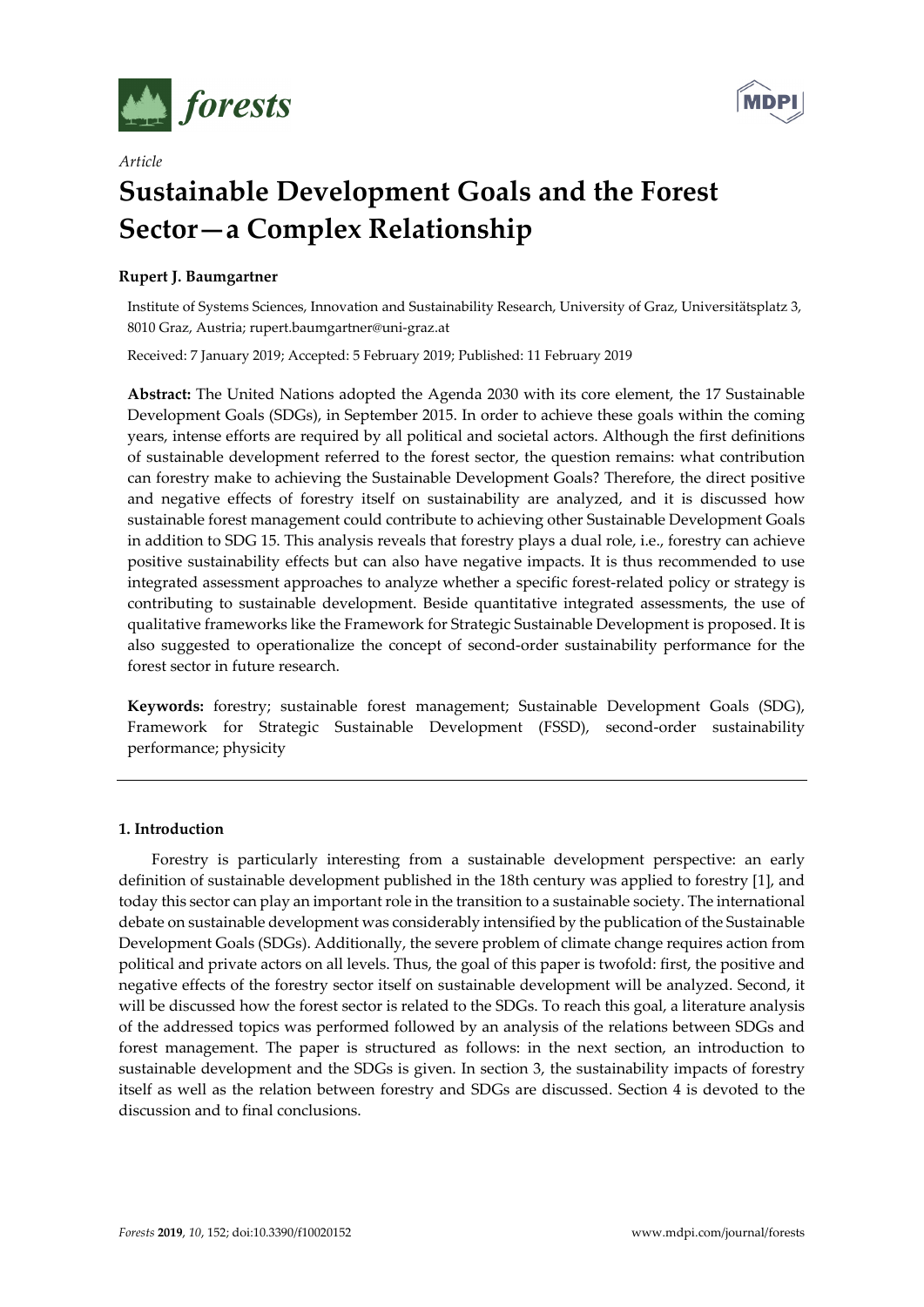#### **2. Sustainable Development Goals and Framework for Strategic Sustainable Development Goals**

At the Rio+20 conference in 2012, the UN member states decided to develop global goals for sustainable development: the SDGs. These goals were developed to expand upon the previous Millennium Development Goals, where the social development dimension was very much in the foreground. The process to develop the SDGs was started by Colombia at the UN General Assembly in 2011; this Colombian proposal was endorsed by Guatemala, followed by Peru and the United Arab Emirates before gaining support from more countries. This proposal included a list of indicative thematic areas, covering poverty eradication, food security, water and sanitation, energy, sustainable and resilient cities, oceans, enhanced capacity of natural systems to support human welfare, sustainable consumption and production patterns, and enhanced employment and livelihood security [2] (p. 120).

Thus, the SDGs should place more emphasis on sustainability, including not only social but also economic and, in particular, ecological aspects in the development agenda, compared to the Millennium Development Goals. Additionally, these SDGs should be binding for all countries and not only be relevant for developing countries [3]. After the Rio+20 conference, a so-called open working group (OWG) with 30 members was founded by the United Nations general assembly by decision 67/555 [4]. The members of this OWG came from five country groups (African group, Asia-Pacific group, Latin American and Caribbean group, Western European and Others group, and Eastern European group). An innovative element was that several countries shared their membership in the OWG (for instance Canada, Israel and USA, or Colombia and Guatemala). On 19 July 2014, the OWG submitted a proposal for the SDGs. This comprised 17 overarching objectives, which are explained and concretized by 169 subgoals [5]. On 4 December 2014, the United Nations General Assembly approved the Secretary-General's proposal to build the post-2015 agenda on the OWG proposal [6]. On 25 September 2015, at the 2015 World Summit on Sustainable Development at the United Nations Headquarters in New York, the 17 "Sustainable Development Goals" were adopted accordingly by the United Nations General Assembly. This resolution is considered to be the most ambitious agenda "against poverty and for the planet" ever decided upon [7].

Among the SDGs, three broad groups coexist: first, articulating demand for further human resource appropriation; second, sustaining the resource base; and third, redistributing power and benefits [8]. The Agenda 2030 is a highly complex policy framework: the objectives linked therein are as ambitious as they are different, and they are challenging for all states who have to implement them. This is also reflected in the fact that the 17 objectives have been concretized, with a total of 169 objective-related targets [9]. Spangenberg analyzed the SDGs regarding their potential to drive progress towards sustainable development using the Driving Force-Pressure-State-Impact-Response (DPSIR) model [10], concluding that most targets address the state of a sustainability challenge (e.g., state of poverty, quality of water) or address an impact (e.g., climate change adaptation) [11]. Targets for pressures are missing; targets referring to driving forces are mentioned (like sustained growth or free trade and globalization) in the sense of "more of the same", instead of reversing these driving forces, which led to the current state of unsustainability [11]. A reason might be that according to the International Social Science Council (ICSU), only 29% of the 169 targets are well defined and based on the latest scientific evidence [12]. The observations from Spangenberg and the ICSU are not surprising, given the SDGs are the outcome of a global political process, and the international development after 2015, which brought an intensified opposition against multi-national agreements. However, the SDGs are the best basis we have for policies to work for a sustainable future. It is thus in the hands of the UN member states and all societal, private, and corporate actors to focus, in addition to the 169 SDG targets, on pressures and impacts in their sustainability policies and strategies.

For doing so, actors need support to identify the mechanisms leading to unsustainability and principles describing how a certain system can be more sustainable. The Framework for Strategic Sustainable Development (FSSD) describes these mechanisms, these sustainability principles, and strategies to implement them, and is concrete enough to support decision-makers, helping them choose the most sustainable activities and formulate relevant questions [13–15]. The FSSD-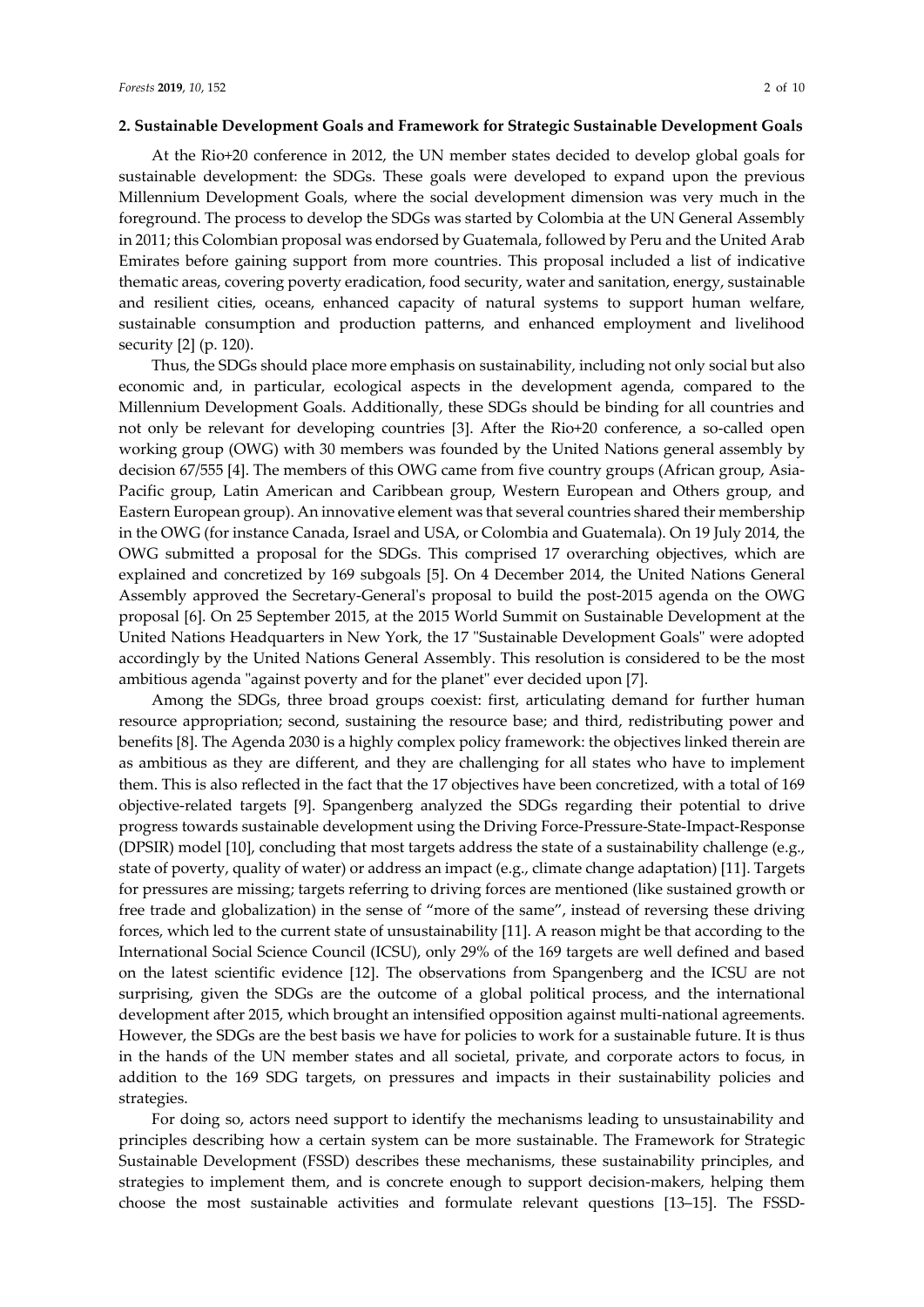sustainability principles can improve our understanding of sustainability and the roots of unsustainability [16]. If these principles are considered, the outcome is a sustainable system [17,18] that leads to improved sustainability performance. The FSSD sustainability principles state that in a sustainable society, nature is not subject to systematically increasing

- 1. the concentrations of substances extracted from the Earth's crust (e.g., fossil carbon, metals);
- 2. the concentrations of substances produced by society (e.g., nitrogen compounds, endocrine disrupters);
- 3. the degradation by physical means (e.g., large-scale clear-cutting of forests, overfishing); and, in such a society,
- 4. people are not subject to conditions that systematically undermine their capacity to meet their needs (e.g., decreasing trust through abuse of political and economic power) [19,20]. This fourth principle has been further developed to argue that, in a sustainable society, people are not subject to structural obstacles to health (e.g., dangerous working conditions, insufficient rest times), influence (e.g., by suppression of free speech, neglect of opinions), competence (e.g., by obstacles for education, insufficient development options), impartiality (e.g., by discrimination, unfair treatment), and meaning (e.g., by suppression of cultural expression) [21].

These FSSD-principles can be used by all actors who want to implement the SDGs in their area of responsibility, as these principles allow to address sustainability pressures and impacts missing in the SDGs.

Two essential characteristics must not be forgotten within the discussion about sustainable development: first, all human systems (e.g., societies, communities, economies, and markets) are part of the biosphere. The embedded nature of these systems in the natural environment is crucial and calls upon humans to respect the earth´s ecological carrying capacity. The fundamental laws of thermodynamics show that all processes are irreversible and dependent on energy, which is provided by renewable or fossil energy sources available in nature. The embedded nature of this system can be called "*physicity*", a term that reveals the physical dependence of human beings and human systems on these energy sources. Second, sustainability is a system property and not attributable to the characteristics of a single object alone; instead, it is dependent on both the characteristics of this single object and its relations to other objects and systems.

### **3. Forest Sector and Sustainable Development**

The first definition of sustainable development was related to forestry [1], and medieval sources had already stressed the importance of the long-term use of forests [22]. Sustainability topics are not new to the forest sector, but they cannot simply be reduced to the initial sustainability definition (not to use more wood than grows again). Before discussing these topics in detail, it is necessary to define "forest sector" for this discussion, as there is no commonly agreed definition [23]. According to ISIC (International Standard Industrial Classification of All Economic Activities used by the UN), the forest sector composed by forestry, logging, and related service activities is grouped to sector A while processing is grouped to the manufacturing sector (sector C) [24]. A similar distinction between forestry, logging, and related services and the further processing of wood and forest-made products is made within the EU´s NACE classification [25]. While it is logical to distinguish between primary production, manufacturing, and service, this does notreflect the interconnections between these three macro-economic sectors and is thus less useful for the analysis of sustainability impacts of forestrelated activities. Therefore, the FAO definition is used for this paper: "Ideally, the sector should be defined to include all economic activities that mostly depend on the production of goods and services from forests. This would include commercial activities that are dependent on the production of wood fiber(e.g., production of industrial roundwood, woodfuel, and charcoal; sawnwood and wood-based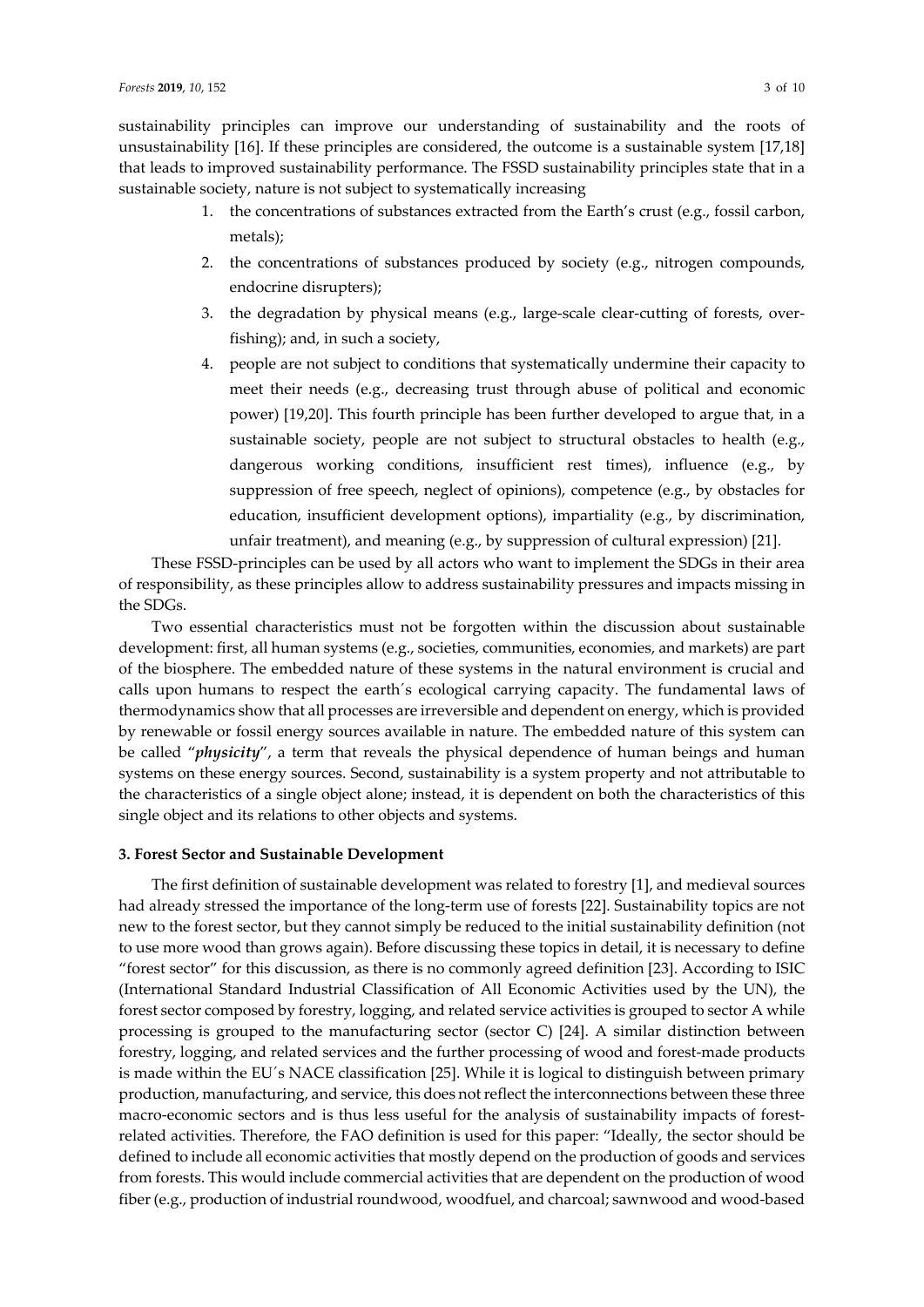panels; pulp and paper; and wooden furniture). It would also include activities such as the commercial production and processing of non-wood forest products and the subsistence use of forest products. It could even include economic activities related to production of forest services (although it would be difficult to determine exactly which activities are really dependent on forest services)." [23].

The analysis of sustainability impacts caused by the forest sector will be separated into first the discussion of sustainability impacts caused by the sector (section 3.1) and second the assignment of these impacts from forestry to the SDGs (section 3.2).

## *3.1. Sustainability Impacts of the Forest Sector*

Using the FAO definition of forestry, the sustainability impacts of forest management itself and of commercial activities that are dependent on the production of wood fiber are considered. This means that activities like timber production; production of industrial roundwood, woodfuel, charcoal, or wood-based panels; the production of pulp and paper; or the production of wooden furniture have to be analyzed regarding their sustainability impacts. As forests are used widely for recreation, tourism also has to be considered.

All three areas of the forest sector (timber production, manufacturing of forest products, and tourism) cause sustainability impacts. These impacts are usually grouped into economic, environmental, and social impacts. Economic sustainability refers to the competitiveness of a company [26] or to the economic viability in case of non-for-profit organizations. This means that topics like innovation and technology management, collaboration, knowledge management, organizational processes, or reporting have to be considered for a measuring of economic sustainability impacts [27]. Environmental sustainability impacts refer to the use of renewable and non-renewable resources; emissions into air, water, or soil; the amount of waste and hazardous waste; the (over-) use of ecosystems; impacts on biodiversity; and environmental influence of the product over the life cycle [27]. The ISO 26000 standard about "social responsibility" [28] defines seven core subjects that have to be considered by any organization that aims to improve its sustainability performance; except for the subject environment, all others, i.e., organizational governance, human rights, labor practices, fair operating practices, consumer issues, and community involvement, belong to the social dimension of sustainable development. The role of indigenous people in forestry is of tremendous relevance from a social sustainability perspective.

Table 1 shows the relationship between the FSSD sustainability principles, specific sustainability topics, and the forest sector. Each activity within the forest sector has to be assessed concerning whether it is compliant with the FSSD sustainability principles. Additionally, Table 1 is useful to identify trade-offs between different sustainability aspects. Such trade-offs are likely, especially between economic goals on the one hand and environmental or social goals on the other hand. An example is an intensively managed forest that maximizes the output of wood with a minimum of emissions due to the efficient use of machinery, but this is usually on the cost of biodiversity and ecosystem quality and of a lower resilience of monocultures. Another trade-off can be identified between intensive forest management and the rights of indigenous people, or the role of smaller farmer-owned forests as a source of family income. However, there can be also trade-offs within one sustainability dimension: using more forest-based biomass from intensively managed forests to substitute non-renewable resources can be on the cost of loss of biodiversity. Vierikko et al. [29] show in their analysis of forest management practice in Finland that the relationship between components of sustainable forest management differs across spatial and temporal scales. For instance, socially active communities with a more diverse economic structure compete less intensively with ecological components of forests than communities where forestry plays a central economic role. This points to the problem of measuring sustainability impacts on different scales. Although different frameworks and indicator sets have been proposed and tested [30–32], sustainability assessments in the forest sectors remain challenging, and the use of general sustainability principles is recommended. Table 1 can be used in two different ways: as qualitative instrument to identify trade-offs where any forest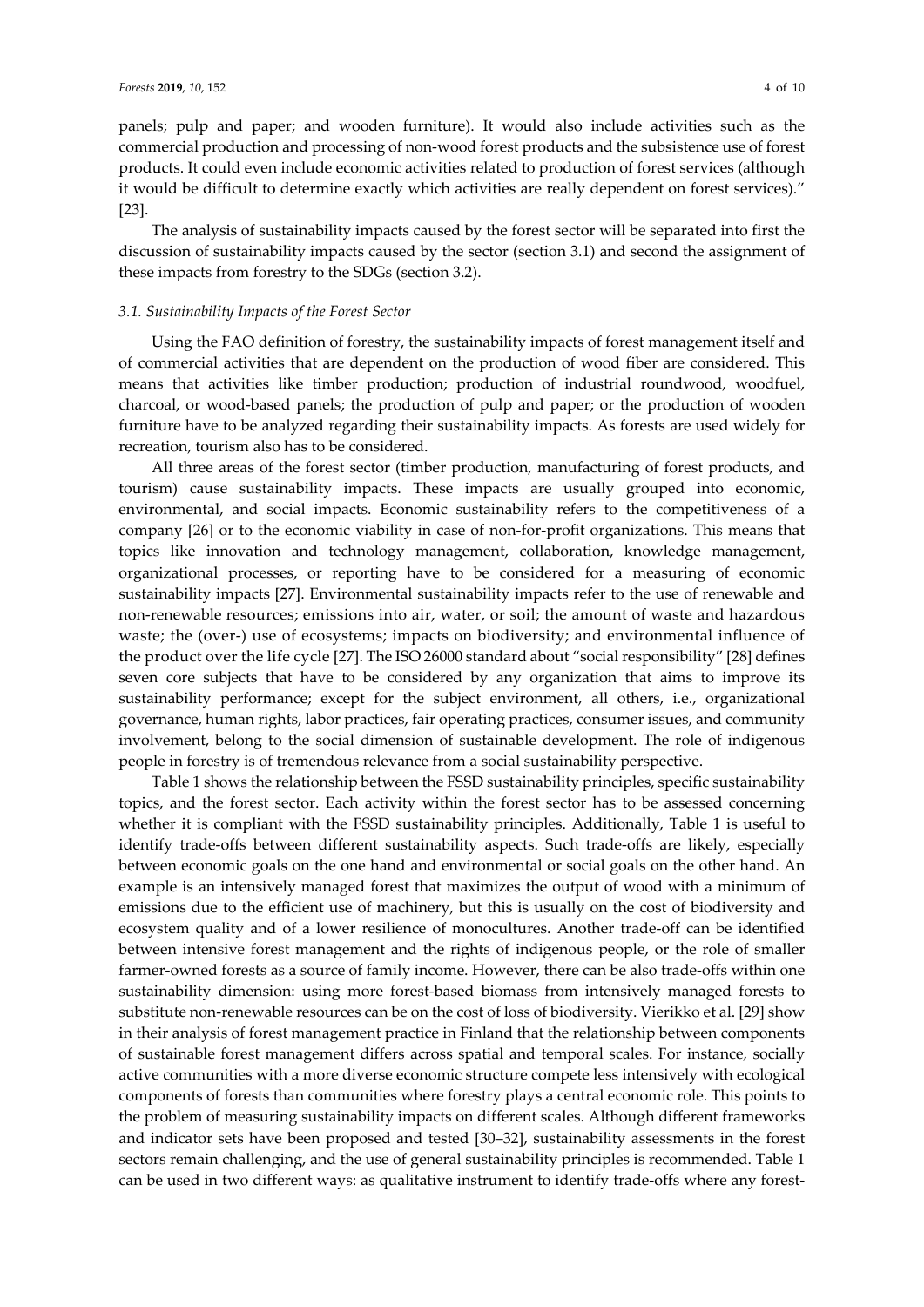based activity can be compared with the FSSD sustainability principles, or as quantitative instrument where the specific sustainability topics are measured with a respective indicator.

| Sustainability<br>Principles (FSSD)                                                                                    | <b>Sustainability Topics</b>    |                                                                                                                                             | <b>Forest Sector</b>                   |
|------------------------------------------------------------------------------------------------------------------------|---------------------------------|---------------------------------------------------------------------------------------------------------------------------------------------|----------------------------------------|
| Concentrations of<br>substances extracted<br>from the Earth's crust<br>Concentrations of                               | Environmental<br>sustainability | (materials,<br>Resource<br>use<br>energy)<br>Emissions into air<br>Emissions into water<br>Emissions into soil<br>Waste and hazardous waste | Primary timber<br>production           |
| substances produced<br>by society                                                                                      |                                 | Biodiversity and ecosystem<br>quality                                                                                                       |                                        |
| Degradation of eco-<br>systems by physical<br>means                                                                    | Social<br>sustainability        | Organizational governance<br>Human rights<br>Labor practices<br>Fair operating practices                                                    | Manufacturing<br>of forest<br>products |
| Social sustainability:<br>structural obstacles to<br>health, influence,<br>competence,<br>impartiality, and<br>meaning |                                 | Consumer issues<br>Community involvement                                                                                                    |                                        |
|                                                                                                                        | Economic<br>sustainability      | Competitiveness/economic<br>viability                                                                                                       | Tourism                                |

**Table 1.** Sustainability principles and sustainability topics related to the forest sector (see [19,20] for the Framework for Strategic Sustainable Development (FSSD) and [26,27] for sustainability topics).

An instrument to improve sustainability practices in the forest sector is forest certification schemes. Forest certification schemes aim to provide information to consumers about sustainabilityrelated issues of forest products as well as to provide their specific requirements producers with information on how to responsibly manage forests. Forest certification is principally practiced by two competing schemes: the Forest Stewardship Council (FSC) and the Programme for the Endorsement of Forest Certification [33]. Although these schemes have been used now for more than 20 years, rather little is known about the impacts of forest certification, especially indirect and unanticipated impacts; the reasons for this are poor data quality, disagreement on appropriate dependent variables, and research design challenges impeding a full understanding of impacts [33]. Reasons for companies to adopt forest certification seem to be more market driven than regulation driven, as an investment in a certification scheme demonstrates a commitment to sustainability and secures legitimacy [34]. However, more research about these forest certification schemes is needed, as recent reviews identified success and influence factors but not an assessment as to whether these schemes have a positive sustainability impact or not [35].

## *3.2. Forest Sector and SDGs*

In addition to the direct sustainability impacts of the forest sector, its relationship with the SDG´s in general has to also be discussed. The forest sector itself can be grouped to SDG 15 "Life on Land: Protect, Restore, and Promote Sustainable Use of Terrestrial Ecosystems; Sustainably Manage Forests; Combat Desertification; Halt and Reverse Land Degradation, and Halt Biodiversity Loss". Target 15.2 says that "By 2020, promote the implementation of sustainable management of all types of forests, halt deforestation, restore degraded forests, and substantially increase afforestation and reforestation globally".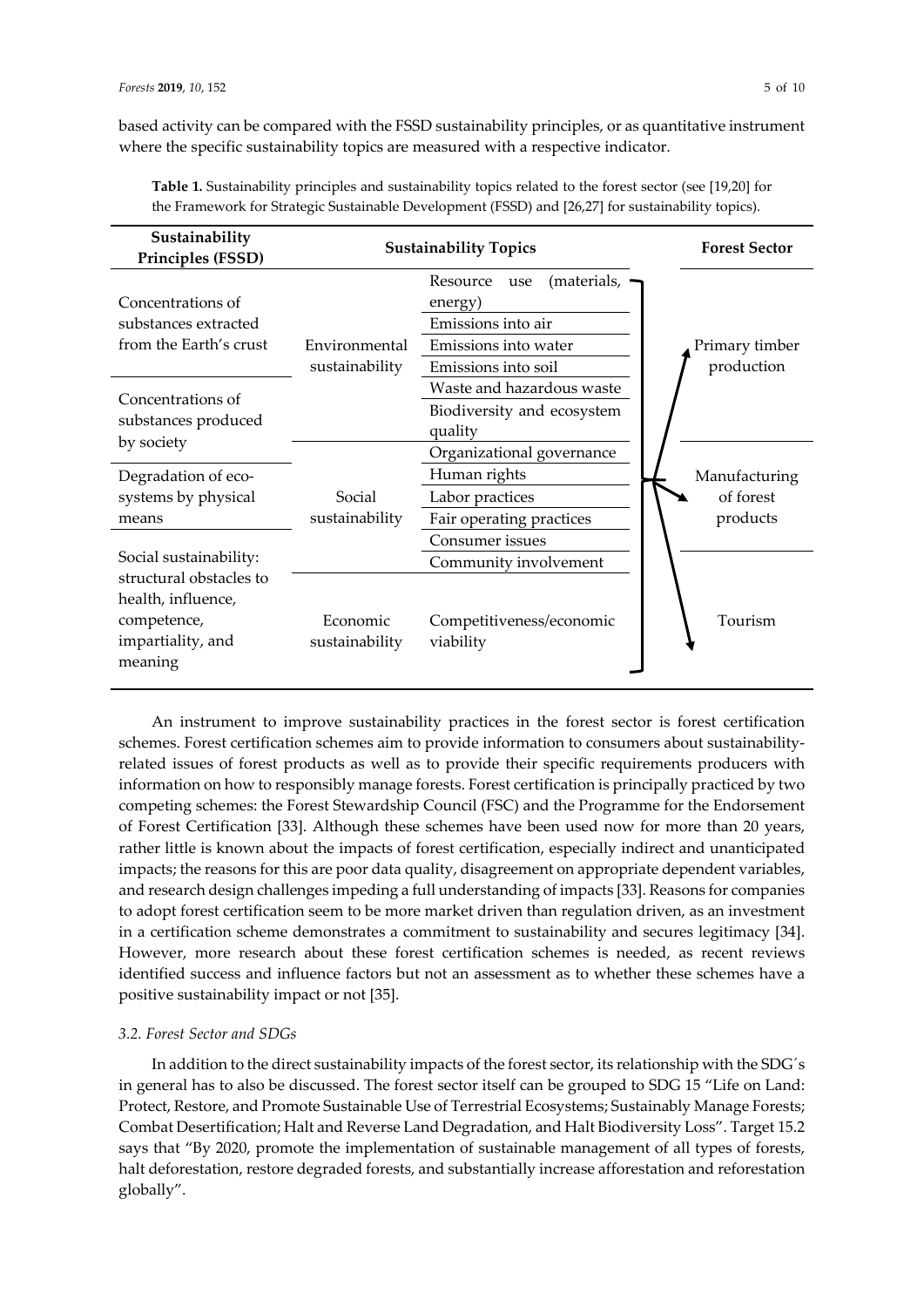SDG 15 is directly related to other SDGs. While it is not prominently interlinked with other SDGs like SDG 12 "Responsible Consumption and Production", it is directly related to SDG 13 ("Climate Action"), SDG 2 ("Zero Hunger"), SDG 6 ("Clean Water and Sanitation"), SDG 8 ("Decent Work and Economic Growth"), SDG 10 ("Reduced Inequalities"), and SDG 12. In addition, there are indirect links, for instance, to SDG 7 ("Affordable and Clean Energy"), which is linked via SDG 12 [36] [37]. These relations can be both positive and negative as highlighted by [38]: SDG 15 has after SDG 12 most trade-offs with other SDGs, especially with SDG 1 ("No Poverty"), SDG 3 ("Good Health and Wellbeing"), SDG 4 ("Quality Education"), SDG 6 ("Clean Water and Sanitation") and SDG 10 ("Reduced Inequality"). Some of these trade-offs with SDG 15 occur on a country level (SDG 1, SDG 4, and SDG 10), while others have been observed on a global level (SDG 3, SDG 6) [38]. These tradeoffs can be explained by the fact that an improvement of those SDGs that show a tradeoff to SDG 15 is based on a higher level of income that increases the pressure on ecosystems and biodiversity [38].

The challenge is to balance environmentally-related SDGs like SDG 15 with other humancentered SDGs. Coherent policies are needed across different SDGs and sectors [40]. The direct outputs of the forest sector (see section 3.1: timber production, manufacturing of forest products, and tourism) can support the achievement of several SDGs. Well managed forests can have a positive impact on biodiversity (SDG 15), create income to fight poverty (SDG 1), provide wild fruit and game to fight hunger (SDG 2), provide medical plants (SDG 3), provide freshwater for drinking and irrigation (SDG 6), and capture and storage carbon (SDG 13) [39] (see Figure 1).



**Figure 1.** Positive impacts of sustainable forest management on other Sustainable Development Goals (SDGs) (based on [39]).

However, there is also the risk of unintended consequences and goal conflicts between use of forest-based goods and services. The use of forest-based products can lead to lower greenhouse gas emission due to substitution of fossil and non-renewable resources. However, there are trade-offs between this substitution and biodiversity [41]. For instance, Céline et al. report that agricultural expansion and fuel wood and timber extraction are main drivers of deforestation and habitat degradation in the Congo Basin [42]. Another tradeoff is between an intensified timber production and reinforced nutrient withdrawal [43]. Increased demand for food or for bio-based energy sources will increase the pressure on forests and increase the risk of deforestation.

Deforestation can make it more difficult to achieve the SDGs, e.g., regions can face an increased vulnerability to extreme weather events (SDG 1), there can be a loss of rainfall and crop pollinators (SDG 2), more respiratory illnesses can be caused by forest fires (SDG 3), there can be faster sedimentation of hydroelectric dams (SDG 7), there can be a higher risk of damages from landslides and floods (SDG 9), or there can be a loss of coastal fisheries habitat (SDG 14), due to deforestation [39]. An important policy is to increase community control over forest lands through aid and trade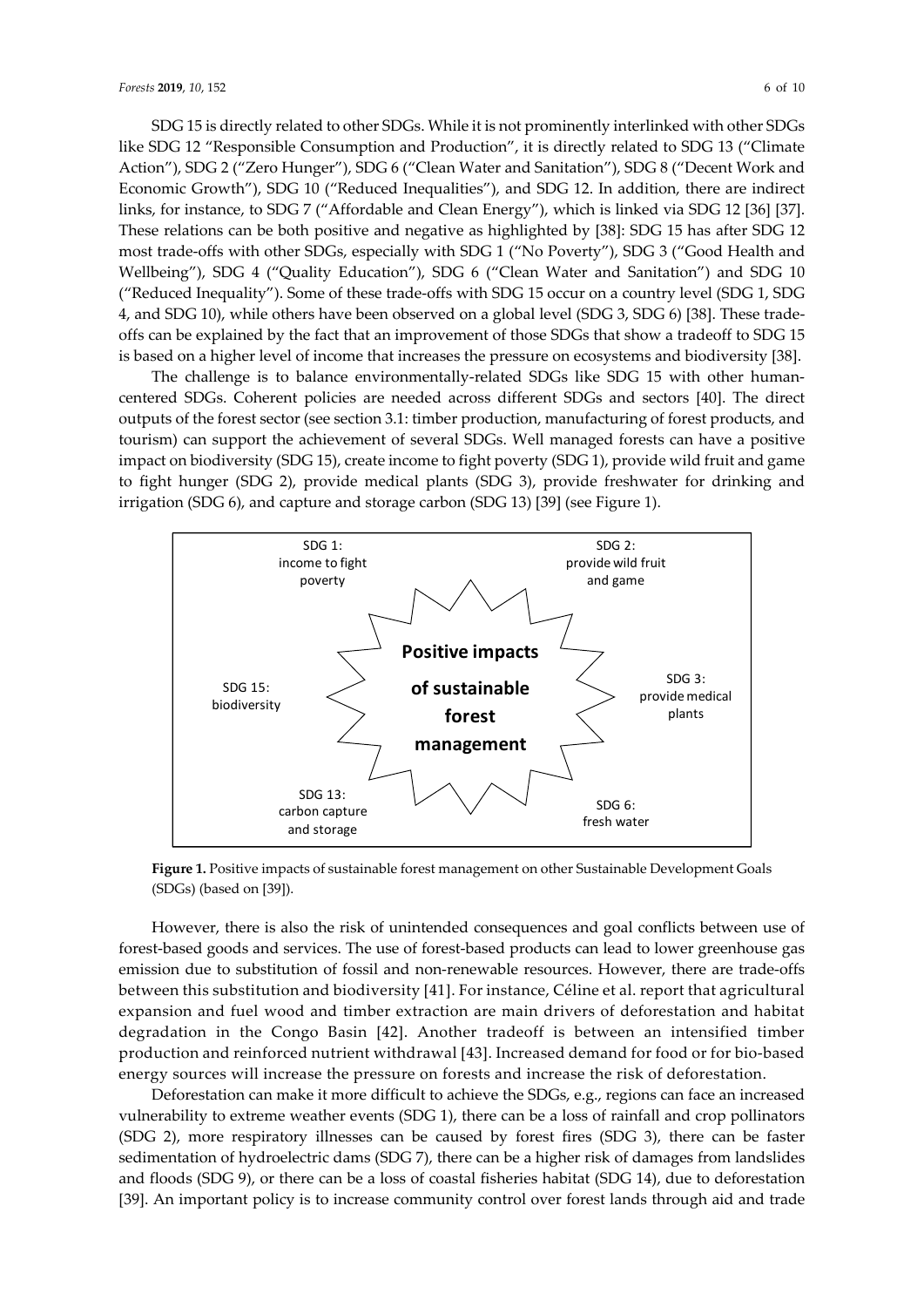policies. This can be done by ensuring that companies and investors follow the UN Voluntary Guidelines on the Responsible Governance of Tenure (VGGT) and development aid strengthens local peoples' tenure rights and improves land governance [44].

It is important to consider that forests are based on the use of land, which is a fixed resource; changes in land use are path-dependent, and todays changes in land use have implications for the services they can provide in future [45]. SDGs call for integrated land use management [8], as relations between different SDG strategies are complex, and a focus on a specific SDG can reinforce trade-offs with other SDGs [45]. For instance, biodiversity protection initiatives in low-income nations can lead directly and indirectly to reductions in average household incomes in the vicinity of protected areas [46]. Thus, it is important to provide an integrated assessment perspective to identify trade-offs between SDGs whenever forest-related policies are planned and implemented [45]. The FSSD, with its sustainability principles as introduced in section 2, can be recommended to identify trade-offs and to analyze whether a specific project or activity is supporting the SDGs.

### **4. Discussion and Conclusion**

Sustainable forest management is a key issue in any transition towards sustainable societies. Target 15.2 of SDG 15, which requires a sustainable forest management, should be achieved by 2020. Recognizing the role of forests within sustainable development is not new; the first sustainability definition referred to forestry. Forestry itself can have positive and negative sustainability impacts. Additionally, forestry can help to achieve SDGs, especially SDG 15 but also other SDGs. However, there are trade-offs between forestry and other SDGs, like the conflict between bio-diversity and intensified timber production for woodfuel. These trade-offs can create obstacles in regional and national processes to reach the SDGs, and not being able to anticipate these trade-offs will increase the risk of problem-shifting and potentially magnify the challenges facing sustainable development agendas; in the worst case, incoherent strategies could put many of the SDGs out of reach by 2030 [45].

These trade-offs and related impacts have to be identified and assessed in a comprehensive way, and approaches like the FSSD or specific methods like life cycle assessment (LCA) [47] or life cycle sustainability assessment (LCSA) [48,49] have to be used for this purpose. A critical point in the application of these methods is the definition of the system boundaries, as these methods are suitable to assess direct impacts along a lifecycle. However, they are less applicable to assess trade-offs between forestry itself and impacts on other SDGs. There is a need for much stronger, effective linkages between processes within the forest sector and with other sectors locally and across countries [50]. Using systematic integrated assessments is a solution [45], but they apply a macro-level perspective and require the quantification of all effects. This can be challenging, especially when activities and strategies of individual forest actors have to be assessed. To identify and evaluate tradeoffs, a wider sustainability perspective is needed. While first-order sustainability performance describes the direct impacts of the analyzed system (i.e., forestry), second-order sustainability performance also includes the impacts of a system on the whole system, i.e., applying a systemic perspective [26,51]. Zimek and Baumgartner operationalized the concept of second-order sustainability performance [51] for the case of individual companies; this example can be transferred to forestry in future research.

**Conflicts of Interest:** The author declares no conflict of interest.

#### **References**

- 1. Carlowitz, H.C. von Sylvicultura Oeconomica. In *Sylvicultura Oeconomica*; Anweisung zur wilden Baum-Zuch.t: Leipzig, Germany, 1732; ISBN 9783941300569.
- 2. *OECD Environmental Performance Reviews: Colombia 2014*; OECD Environmental Performance Reviews; OECD Publishing: Paris, France, 2014; ISBN 9789264208285.
- 3. United Nations, General Assembly. *The Future We Want*. *A/RES/66/288;* Rio de Janeiro, Brazil, 2012. Available online: https://undocs.org/A/RES/66/288 (accessed on 2 January 2019)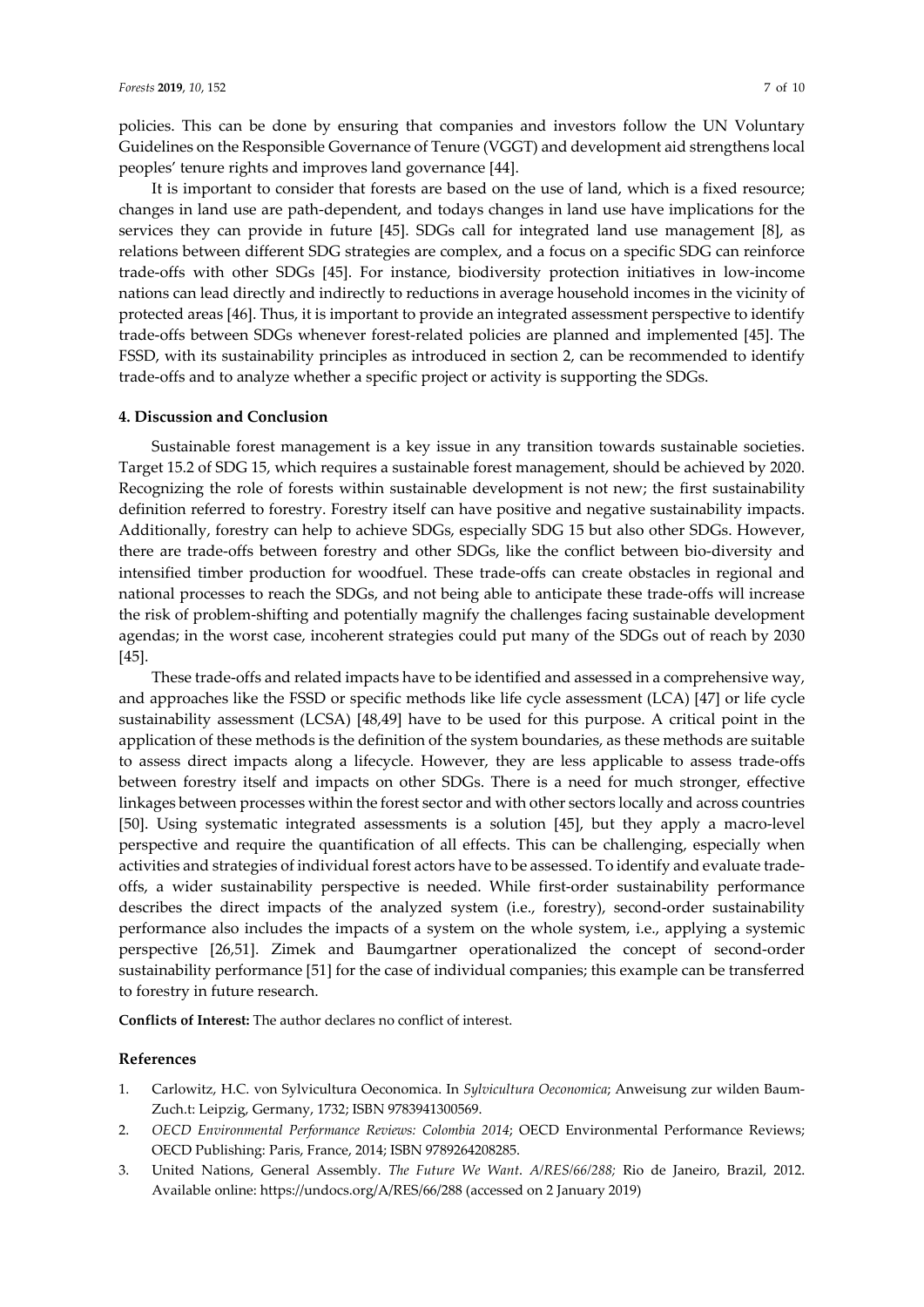- 4. United Nations, General Assembly. *Open Working Group of the General Assembly on Sustainable Development Goals. A/67/L.48/rev.1*; Rio de Janeiro, Brazil, 2013. Available online: https://undocs.org/A/67/L.48/Rev.1 (accessed on 2 January 2019)
- 5. United Nations, General Assembly. *Open Working Group proposal for Sustainable Development Goals. A/68/970;*  Rio de Janeiro, Brazil, 2014. Available online: http://undocs.org/A/68/970 (accessed on 2 January 2019)
- 6. United Nations, General Assembly. *The road to dignity by 2030: ending poverty, transforming all lives and protecting the planet (Synthesis report of the Secretary-General on the post-2015 sustainable development agenda). A/69/700;* Rio de Janeiro, Brazil, 2014. Available online: https://undocs.org/A/69/700 (accessed on 2 January 2019)
- 7. United Nations. Secretary-General Announces Common Ground Initiative, with Advertising's 'Big Six' Supporting Sustainable Development Goals, ENV/DEV/1683-PI/2176. Available online: https://www.un.org/press/en/2016/envdev1683.doc.htm (accessed on 2 January 2019)
- 8. van Noordwijk, M.; Duguma, L.A.; Dewi, S.; Leimona, B.; Catacutan, D.C.; Lusiana, B.; Öborn, I.; Hairiah, K.; Minang, P.A. SDG synergy between agriculture and forestry in the food, energy, water and income nexus: Reinventing agroforestry? *Curr. Opin. Environ. Sustain.* **2018**, *34*, 33–42.
- 9. Gratzer, G.; Winiwarter, V. Chancen und Herausforderungen bei der Umsetzung der UN-Nachhaltigkeitsziele aus österreichischer Sicht. In *Umwelt und Gesellschaft: Herausforderung für Wissenschaft und Politik*; Winiwarter, V., Ed.; Commission for Interdisciplinary Ecological Studies (KIOES) of the Austrian Academy of Sciences (OeAW): Wien, Austria, 2018; pp. 13–26. (Deutsch)
- 10. United Nations Division for Sustainable Development, Department of Policy Co-ordination and Sustainable Development (UNDPCSD). *Indicators of Sustainable Development, Framework and Methodologies*; 1st ed.; United Nations: New York, USA, 1996.
- 11. Spangenberg, J.H. Hot Air or Comprehensive Progress? A Critical Assessment of the SDGs. *Sustain. Dev.* **2016**, *25*, 311–321.
- 12. International Council for Science (ISSC) and International Social Science Council (ICSU). *Review of the Sustainable Development Goals: The Science Perspective*; International Council for Science (ICSU): Paris, French, 2015.
- 13. Bratt, C.; Hallstedt, S.; Robèrt, K.-H.; Broman, G.; Oldmark, J. Assessment of eco-labelling criteria development from a strategic sustainability perspective. *J. Clean. Prod.* **2011**, *19*, 1631–1638.
- 14. Holmberg, J.; Robèrt, K.-H. Backcasting—A framework for strategic planning. *Int. J. Sustain. Dev. World Ecol.* **2000**, *7*, 291–308.
- 15. Ny, H. Strategic Life Cycle Modeling and Simulation for Sustainable Product Innovation. *Progr. Ind. Ecol.*  **2009,** *6*, 216–242.
- 16. Carlsson, L.; Callaghan, E.; Morley, A.; Broman, G. Food System Sustainability across Scales: A Proposed Local-To-Global Approach to Community Planning and Assessment. *Sustain.* **2017**, *9*, 1061.
- 17. Robèrt, K.-H. Tools and concepts for sustainable development, how do they relate to general framework for sustainable development, and to each other? *J. Clean. Prod.* **2000**, *8*, 243–254.
- 18. Robèrt, K.-H.; Broman, G.; Basile, G. Analyzing the Concept of Planetary Boundaries from a Strategic Sustainability Perspective: How Does Humanity Avoid Tipping the Planet? *Ecol. Soc.* **2013**, *18*, doi.org/10.5751/ES-05336-180205.
- 19. Robèrt, K.-H.; Schmidt-Bleek, B.; Aloisi de Laderel, J.; Basile, G.; Jansen, J.L.; Kuehr, R.; Price Thomas, P.; Suzuki, M.; Hawken, P.; Wackernagel, M. Strategic sustainable development—Selection, design and synergies of applied tools. *J. Clean. Prod.* **2002**, *10*, 197–214.
- 20. Broman, G.I.; Robèrt, K.-H. A Framework for Strategic Sustainable Development. *J. Clean. Prod.* **2017**, *140*, 17–31.
- 21. Missimer, M.; Robèrt, K.-H.; Broman, G. A strategic approach to social sustainability—Part 2: A principlebased definition. *J. Clean. Prod.* **2017**, *140*, 42–52.
- 22. Günther, E. *Ökologieorientiertes Management: Um-(weltorientiert) Denken in der BWL*; UTB GmbH: Stuttgart, Germany, 2008; ISBN 9783825283834. (Deutsch)
- 23. Lebedys, A. Trends and current status of the contribution of the forestry sector to national economies. FSFM/ACC/07; FAO work-programme component on financing sustainable forest management: Forest Products and Economics Division, Rome, Italy, 2004. Available online: http://www.fao.org/docrep/007/ad493e/ad493e00.htm (accessed on 2 January 2019)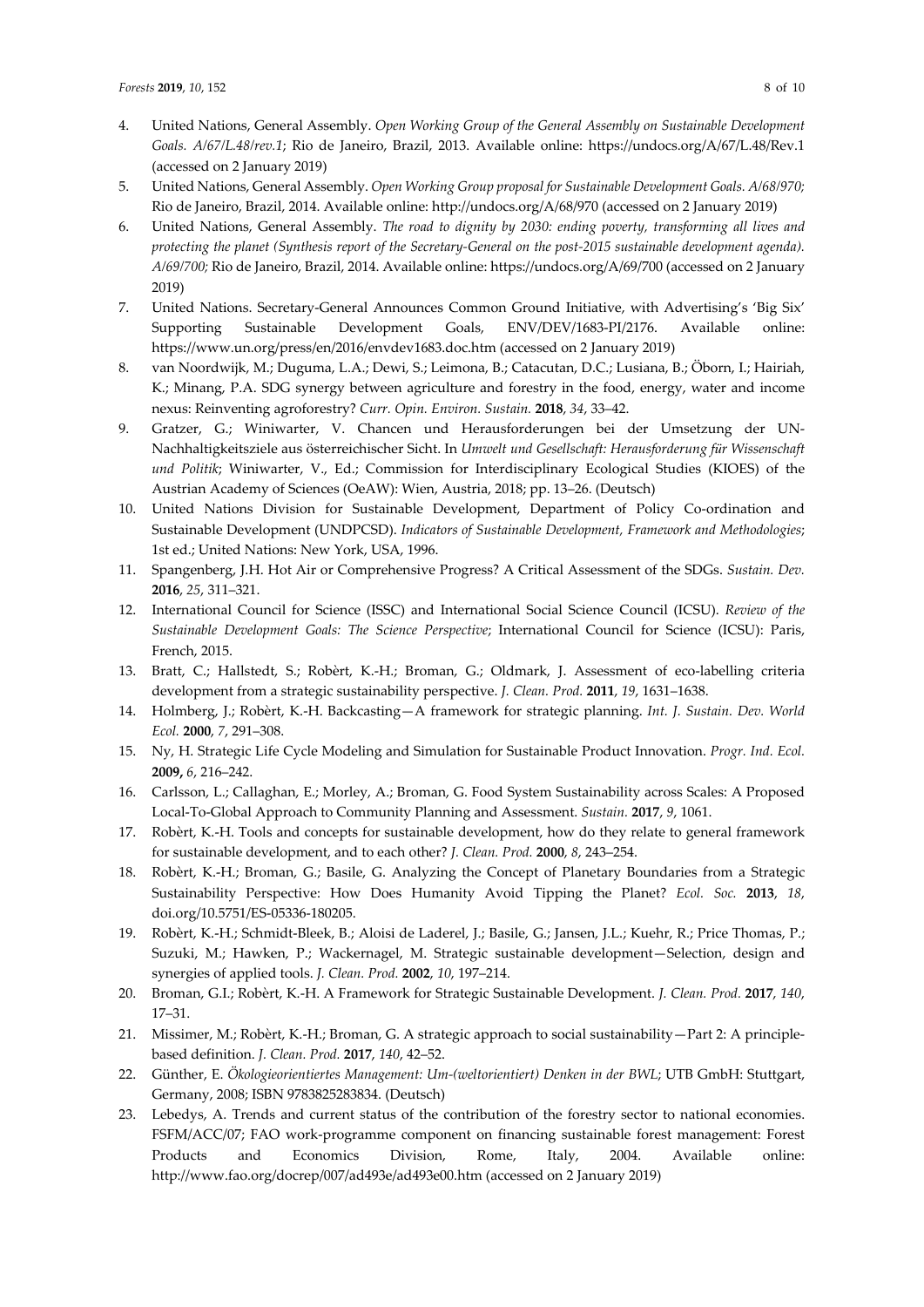- 24. Department of Economic and Social Affairs Statistics Division, United Nations. *International Standard Industrial Classification of All Economic Activities (ISIC) Revision 3.1*; New York, USA, 2002. Available online: https://unstats.un.org/unsd/publication/seriesm/seriesm\_4rev3\_1e.pdf (accessed on 2 January 2019)
- 25. EU NACE classification. Available online: https://ec.europa.eu/eurostat/ramon/nomenclatures/index.cfm?TargetUrl=LST\_NOM\_DTL\_LINEAR&Int CurrentPage=1&StrNom=NACE\_REV2&StrLanguageCode=DE (accessed on 2 Jan 2019)
- 26. Baumgartner, R.J.; Rauter, R. Strategic perspectives of corporate sustainability management to develop a sustainable organization. *J. Clean. Prod.* **2017**, *140*, 81–92.
- 27. Baumgartner, R.J.; Ebner, D. Corporate sustainability strategies: sustainability profiles and maturity levels. *Sustain. Dev.* **2010**, *89*, 76–89.
- 28. International Organization for Standardization. *ISO 26000 Guidance on social responsibility,* 2010. Available online: https://www.iso.org/iso-26000-social-responsibility.html (accessed on 2 Jan 2019)
- 29. Vierikko, K.; Vehkamäki, S.; Niemelä, J.; Pellikka, J.; Lindén, H. Meeting the ecological, social and economic needs of sustainable forest management at a regional scale. *Scand. J. For. Res.* **2008**, *23*, 431–444.
- 30. Mendoza, G.A.; Prabhu, R. Qualitative multi-criteria approaches to assessing indicators of sustainable forest resource management. *For. Ecol. Manage.* **2003**, *174*, 329–343.
- 31. The Montréal Process Working Group. *The Montréal Process: Criteria and Indicators for the Conservation and Sustainable Management of Temperate and Boreal Forests*; 2015. Available online: https://www.montrealprocess.org/documents/publications/techreports/MontrealProcessSeptember2015.p df (accessed on 2 Jan 2019)
- 32. Santopuoli, G.; Ferranti, F.; Marchetti, M. Implementing Criteria and Indicators for Sustainable Forest Management in a Decentralized Setting: Italy as a Case Study. *J. Environ. Policy Plan.* **2016**, *18*, 177–196.
- 33. van der Ven, H.; Cashore, B. Forest certification: The challenge of measuring impacts. *Curr. Opin. Environ. Sustain.* **2018**, *32*, 104–111.
- 34. Tuppura, A.; Toppinen, A.; Puumalainen, K. Forest Certification and ISO 14001: Current State and Motivation in Forest Companies. *Bus. Strateg. Environ.* **2016**, *25*, 355–368.
- 35. Tröster, R.; Hiete, M. Success of voluntary sustainability certification schemes—A comprehensive review. *J. Clean. Prod.* **2018**, *196*, 1034–1043.
- 36. Le Blanc, D. Towards integration at last? The sustainable development goals as a network of targets. *DESA* **2015,** *141*. Available online: https://www.un.org/esa/desa/papers/2015/wp141\_2015.pdf (accessed on 2 Jan 2019)
- 37. Mohr, J. A toolkit for mapping relationships among the Sustainable Development Goals (SDGs). Available online: https://blog.kumu.io/a-toolkit-for-mapping-relationships-among-the-sustainable-developmentgoals-sdgs-a21b76d4dda0 (accessed on 2 Jan 2019)
- 38. Pradhan, P.; Costa, L.; Rybski, D.; Lucht, W.; Kropp, J.P. A Systematic Study of Sustainable Development Goal (SDG) Interactions. *Earth's Futur.* **2017**, *5*, 1169–1179.
- 39. Seymour, F.; Busch, J. *Why Forests? Why Now? The Science, Economics, and Politics of Tropical Forests and Climate Change*; Center for Global Development: Washington, DC, USA, 2016.
- 40. Timko, J.; Le Billon, P.; Zerriffi, H.; Honey-Rosés, J.; de la Roche, I.; Gaston, C.; Sunderland, T.C.H.; Kozak, R.A. A policy nexus approach to forests and the SDGs: Tradeoffs and synergies. *Curr. Opin. Environ. Sustain.* **2018**, *34*, 7–12.
- 41. Danielsen, F.; Beukema, H.; Burgess, N.D.; Parish, F.; Brühl, C.A.; Donald, P.F.; Murdiyarsdo, D.; PHALAN, B.E.N.; Reijnders, L.; Struebig, M.; et al. Biofuel Plantations on Forested Lands: Double Jeopardy for Biodiversity and Climate. *Conserv. Biol.* **2009**, *23*, 348–358.
- 42. Céline, E.; Mayaux, P.; Verhegghen, A.; Bodart, C.; Christophe, M.; Defourny, P. National forest cover change in Congo Basin: deforestation, reforestation, degradation and regeneration for the years 1990, 2000 and 2005. *Glob. Chang. Biol.* **2013**, *19*, 1173–1187.
- 43. Englisch, M.; Reiter, R. Standörtliche Nährstoff-Nachhaltigkeit bei der Nutzung von Wald-Biomasse. *BFW-Praxisinformation.* **2009**, *18*, 13–14.
- 44. Fern. *How to achieve the Sustainable Development Goals? Focus on forests*. **2016**, Online: https://fern.org/focusonforests (accessed on Jan 2, 2019).
- 45. Obersteiner, M.; Walsh, B.; Frank, S.; Havlík, P.; Cantele, M.; Liu, J.; Palazzo, A.; Herrero, M.; Lu, Y.; Mosnier, A.; et al. Assessing the land resource–food price nexus of the Sustainable Development Goals. *Sci. Adv.* **2016**, *2*, e1501499.